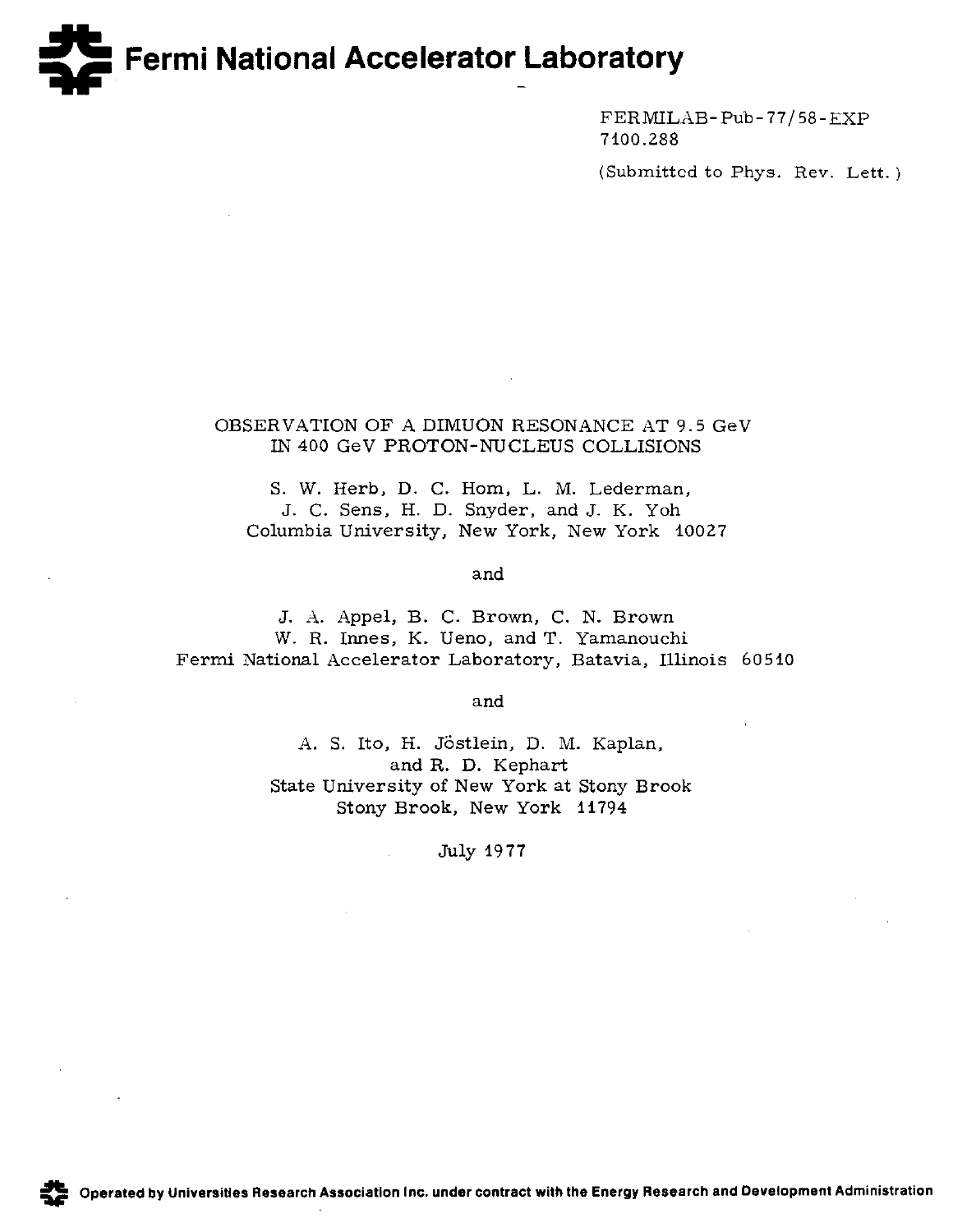## OBSERVATION OF A DIMUON RESONANCE AT 9.5 GeV

IN 400 GeV PROTON-NUCLEUS COLLISIONS

S. W. Herb, D. C. Hom, L. M. Lederman J. C. Sens, H. D. Snyder, and J. K. Yoh Columbia Univers New York, New York 10027\*

and

J. A. Appel, B. C. Brown, C. N. Brown W. R. Innes, K. Ueno, and T. Yamanouch Fermi National Accelerator Laborato Batavia, Illinois 60510

and

 $\overline{\phantom{a}}$ 

 $\mathbf{I}$ 

A. S. Ito, H. Jostlein, D. M. Kaplan, and R. D. Kephart State University of New York at Stony Br Stony Brook, Long Island, New York

#### ABSTRACT

Dimuon production is studied in 400 GeV proton-nucleus collisons. A'strong enhancement is observed at 9.5 GeV mass in a sample of 9,000 dimuon events with a mass  $m_{\tilde{H}} + \tilde{L} > 5$  GeV.

Research supported by the National Science Foundation.

t Permanent address: Foundation for Fundamental Research on Matter, The Netherlands.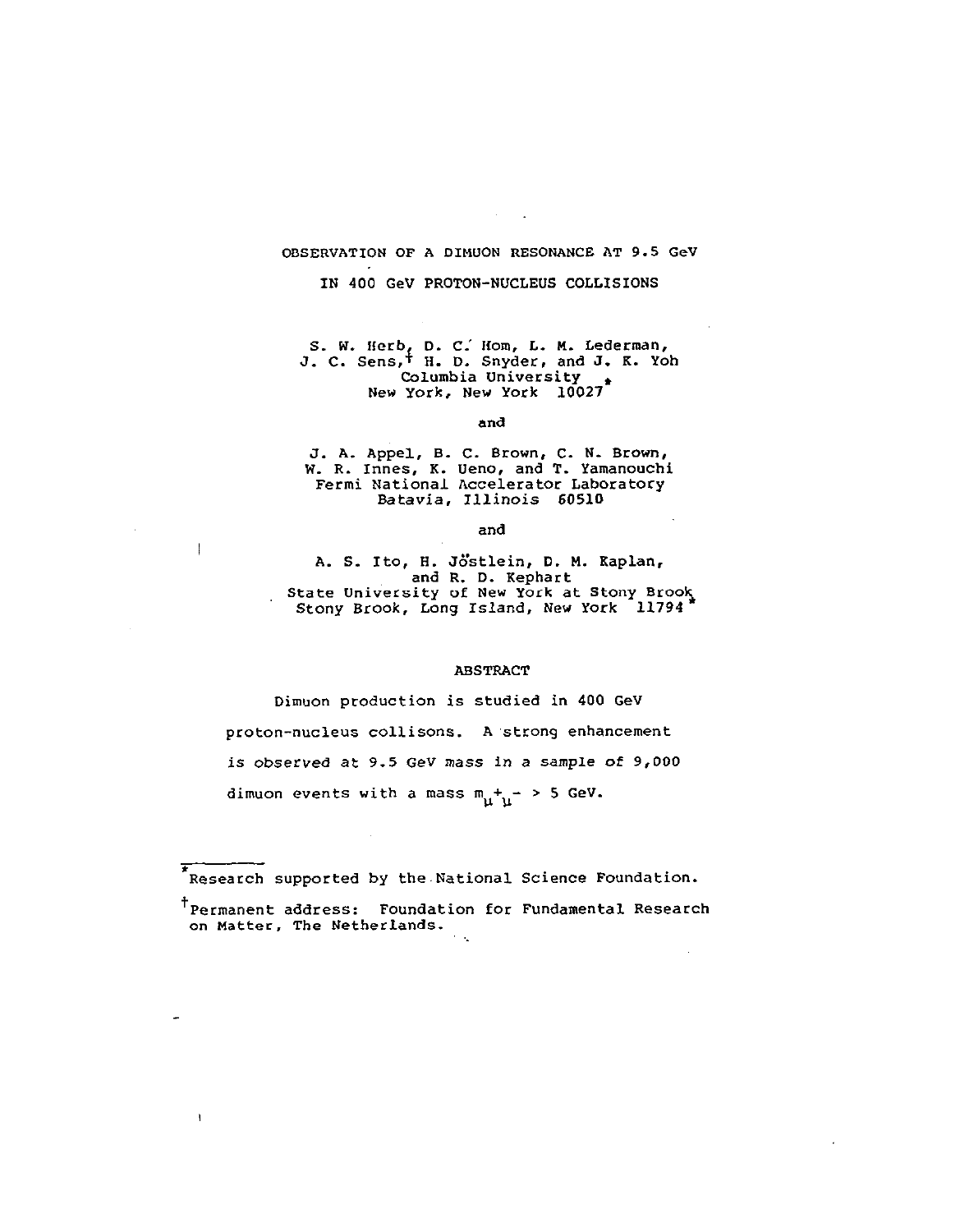We have observed a strong enhancement at 9.5 GeV in the mass spectrum of dimuons produced in 400 GeV proton-nucleus collisions. Our conclusions are based upon an analysis of 9,000 dimuon events with a reconstructed mass  $m_{\text{t}} +_{\text{t}}$  greater than 5 GeV corresponding to 1.6 x  $10^{16}$  protons incident on Cu and Pt targets.

 $p + (Cu, Pt) + \mu^{+} + \mu^{-} +$  anything.

The produced muons are analyzed in a double-arm magnetic spectrometer system with a mass resolution  $\Delta m/m$  (r.m.s.)  $z$  2%.

The experimental configuration (Fig. 1) is a modification of an earlier dilepton experiment in the Fermilab Proton Center Laboratory.<sup>1, 2, 3</sup> Narrow targets (-.7 mm) with lengths corresponding to 30% of an interaction length are employed. Beryllium (18 interaction lengths) is used as a hadron filter, covering the 50-95 mr  $(70-110^{\circ}$  CM) horizontal and  $\pm 10$  mr vertical aperture in each arm. The Be is closely packed against steel and tungsten which minimize particle leakage from outside the aperture, especially from the tungsten beam dump located 2.2 m downstream of the target. Polyethylene (1.5 m) and a 2.2 m steel collimator complete the shielding: The first 30 cm of beryllium (starting 13 cm downstream of the target center) can be remotely exchanged for 30 cm of copper.

The spectrometer dipoles deflect vertically, decoupling the production angle of each muon from its momentum determination. At full excitation (1500 A), the magnets provide a trans-

 $-2-$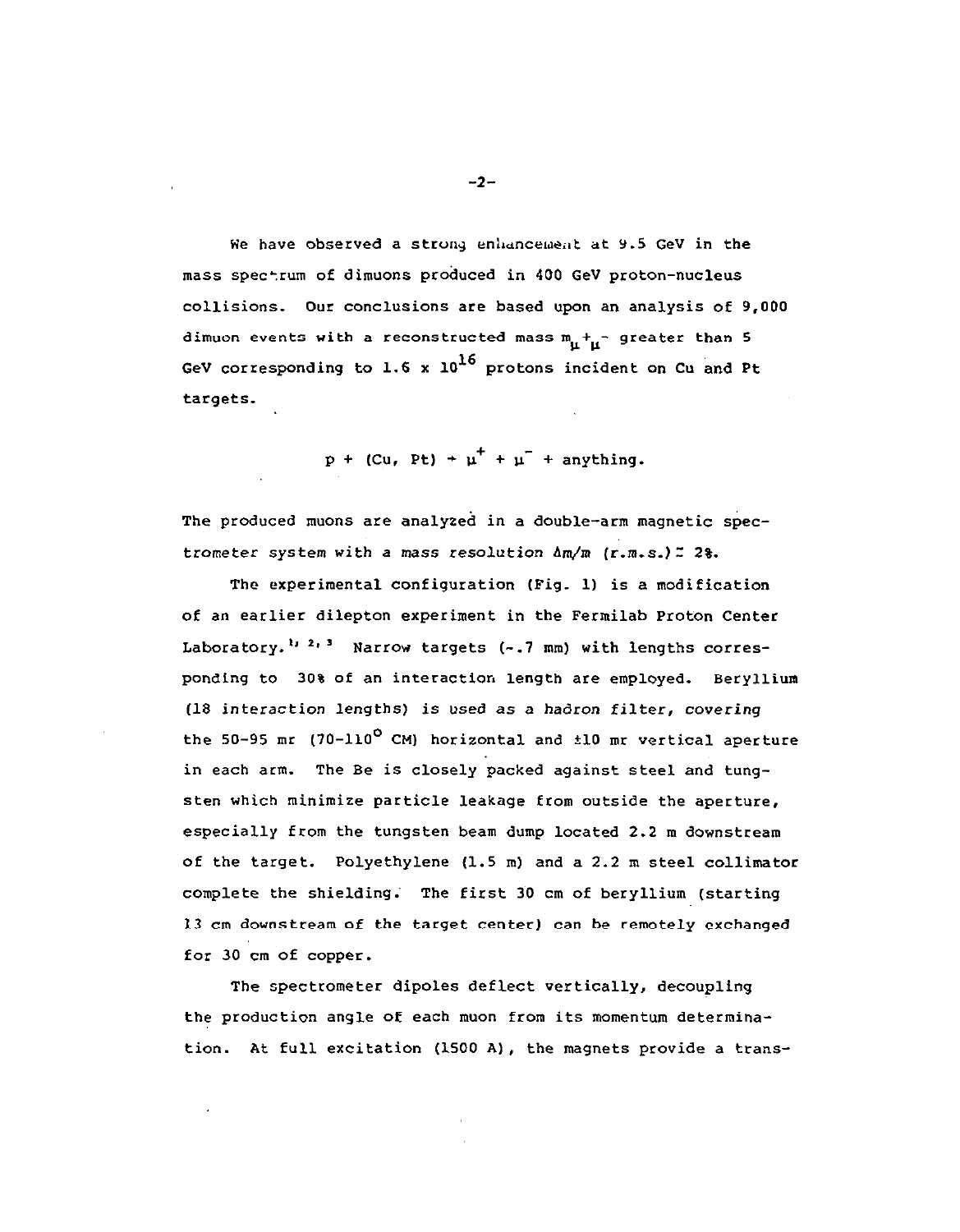verse momentum kick  $p_+$ <sup>2</sup>1.2 GeV. In order to maximize the usable luminosity, no detectors are placed upstream of the magnet. Conventional PWC's and scintillation hodoscopes serve to define the muon trajectory downstream of the air dipole. Following the PWC's is a solid iron magnet (1.8 m long, energized to 20 kG) used to partially refocus the muons vertically and to redetermine the muon momentum to 115%. A threshold Cerenkov counter on each arm also helps prevent possible low momentum muon triggers. The apparatus is arranged symmetrically with respect to the horizontal median plane in order to detect both  $\mu^+$  and  $\mu^$ in each arm.

 $\frac{1}{1}$  The data sets presented here are listed in Table I. Low current runs produced ~15,000 J/ $\psi$  and 1000  $\psi$ <sup>'</sup> particles which provide a test of resolution, normalization, and uniformity of response over various parts of the detector. Figure 2b shows the 1250 A J/ $\psi$  and  $\Psi'$  data. The yields are in reasonable agreement with our earlier measurements.<sup>2</sup>

High mass data (1250 A and 1500 A) were collected at a rate of 20 events/hour for  $m_{\tilde{u}}+_{\tilde{u}}$  > 5 GeV using 1.5-3 x  $10^{11}$  incident protons per accelerator cycle. The proton intensity is limited by the requirement that the singles rate at any detector plane not exceed  $10^7$  counts per sec. The copper section of the hadron filter has the effect of lowering the singles rates by a factor of 2, permitting a corresponding increase in protons on target. The penalty is an  $\frac{\pi}{4}$  15% worsening of the resolution at 10 GeV mass. Figure 2a shows the yield of muon pairs obtained in May and June, 1977.

 $\mathbf{I}$ 

 $-3-$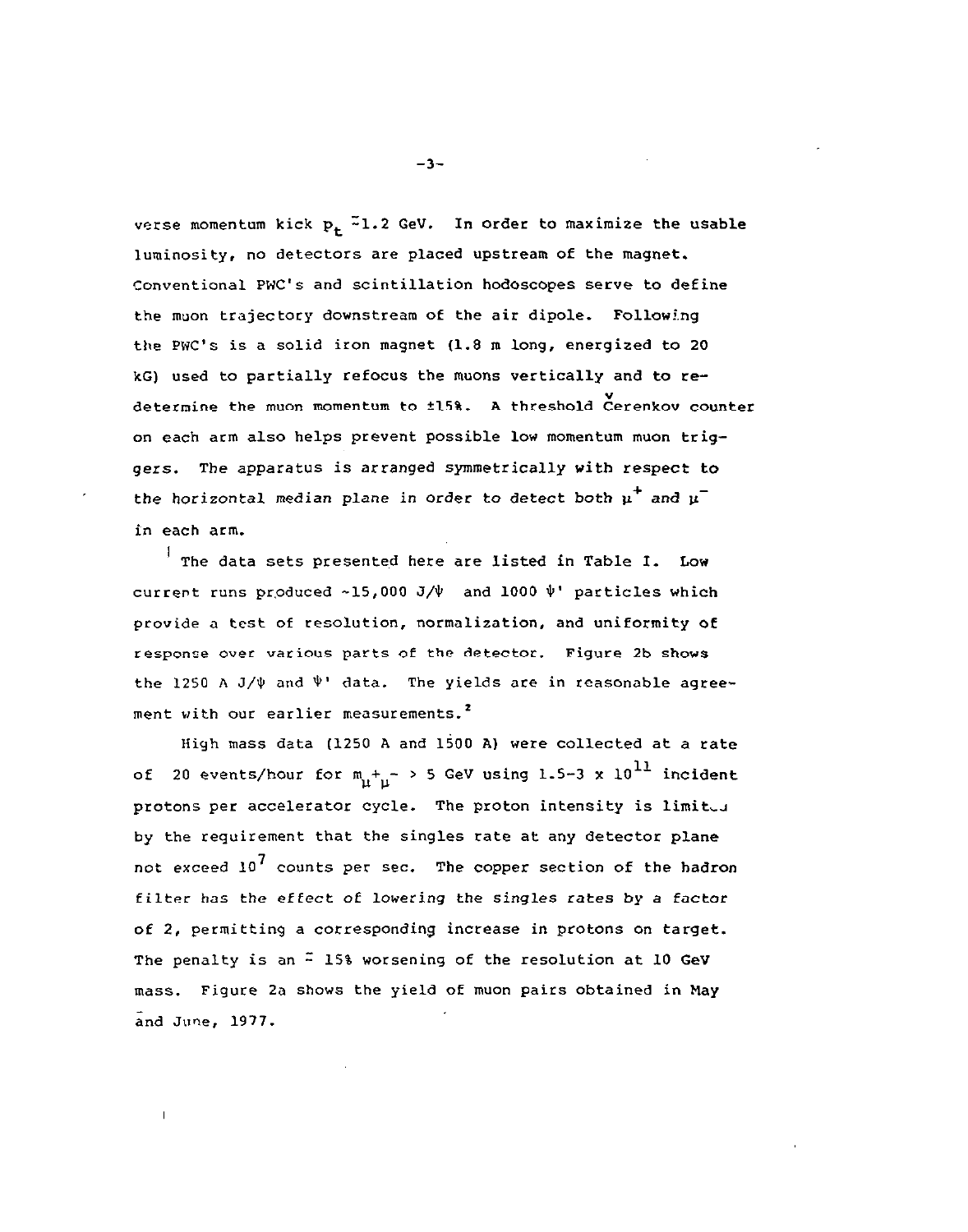At the present stage of the analysis the following conclusions may be drawn from the data (Fig. 3a):

- 1) A statistically significant enhancement is observed at 9.5 GeV  $u^+u^-$  mass.
- 2) Excluding the 8.8-10.6 GeV region the continuum of  $\mu^+ \mu^$ pairs falls smoothly with mass. A simple functional form,

 $\frac{d\sigma}{d\pi d\nu}$  = Ae<sup>-bm</sup>, A = 1.89  $\pm$  .23 x 10<sup>-33</sup> cm<sup>2</sup>/GeV/nucle  $b = 0.98 + 0.02$  GeV<sup>-1</sup>

gives a good fit to the data for 6 GeV <  $m_{\mu} +_{\mu} -$  < 12 GeV  $(\chi^2 = 21$  for 19 degrees of freedom).<sup>495</sup>

- 3) In the excluded mass region the continuum fit predicts 350 events. The data contain 770 events.
- 4) The observed width of the enhancement is greater than our apparatus resolution of FWHM = .5  $\pm$  .1 GeV. Fitting the data minus the continuum fit (Fig. 3b) with a simple gaussian of variable width yields the parameters:

 $Mass = 9.54 \pm .04$  GeV  $\frac{d}{dy}$ . B  $\left| y=0 \right| = 3.4 \pm .3 \times 10^{-37} \text{ cm}^2/\text{GeV/nucleon}$  $FWHM = 1.16 \pm .09$  GeV  $\chi^2$  = 52 for 27 degrees of freedom.<sup>5</sup>

An alternative fit with two gaussians whose widths are fixed at the resolution of the apparatus yields: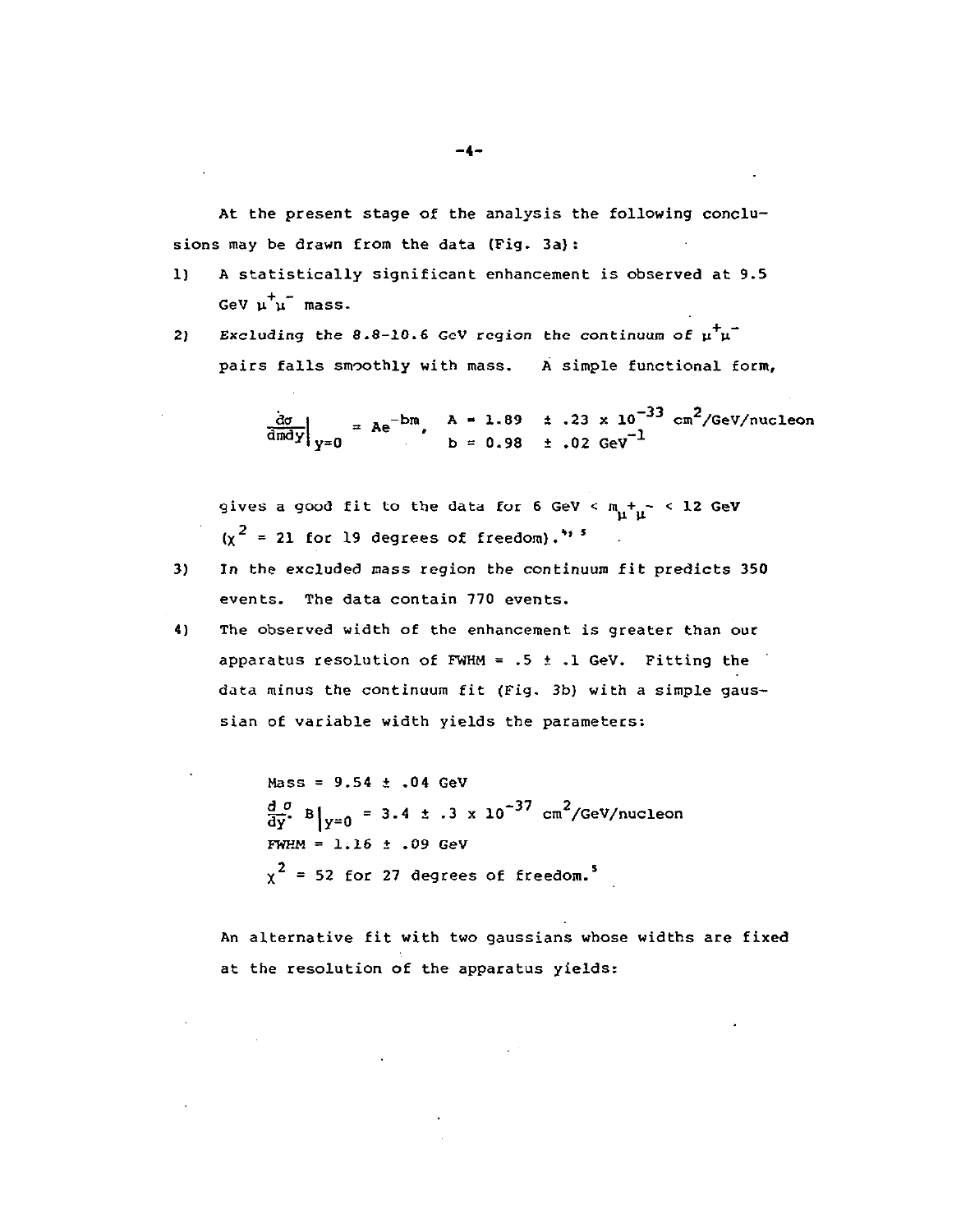Mass =  $9.44 \pm .03$  and  $10.17 \pm .05$  GeV  $\frac{d\sigma}{dy}$  . B|  $y=0$  = 2.3 t . 2 and . 9 t . 1 x 10<sup>-37</sup> cm<sup>2</sup>/GeV/nucleon  $\chi^2$  = 41 for 26 degrees of freedom.<sup>5</sup>

The Monte Carlo program used to calculate the acceptance (see Fig. 2c) and resolution of the apparatus assumed a mass,  $p_t$ , rapidity and decay angular distribution of the  $\mu^+ \mu^-$ pair consistent with this data and previously published dilepton searches. It also included all multiple scattering effects in the hadron absorber and detector resolutions. The conclusions stated above are insensitive to these assumptions. In particu I we note that the acceptance is relatively flat in the 9-10 GeV region.

The following checks have been made to verify the validity of the conclusions reached above:

- 1) The spectrum of  $\mu^+ \mu^-$  and  $\mu^- \mu^-$  events in Fig. 3a constitute an upper limit on the combined effects of accidental coincidences and hadronic decays. Misidentified  $\psi + \mu^+ \mu^-$  decays are prevented from producing background at high mass by the remeasurement of the muon momenta both downstream by the second magnet and also by the PWC at the center of the first magnet. This is confirmed by the clean separation of the  $\psi$  and  $\psi$ ' peaks in Fig. 2a. Their widths agree with the calculated apparatus resolution.
- 2) Various subsets of the data were studied in order to search for possible apparatus bias. In addition to the subsets

-5-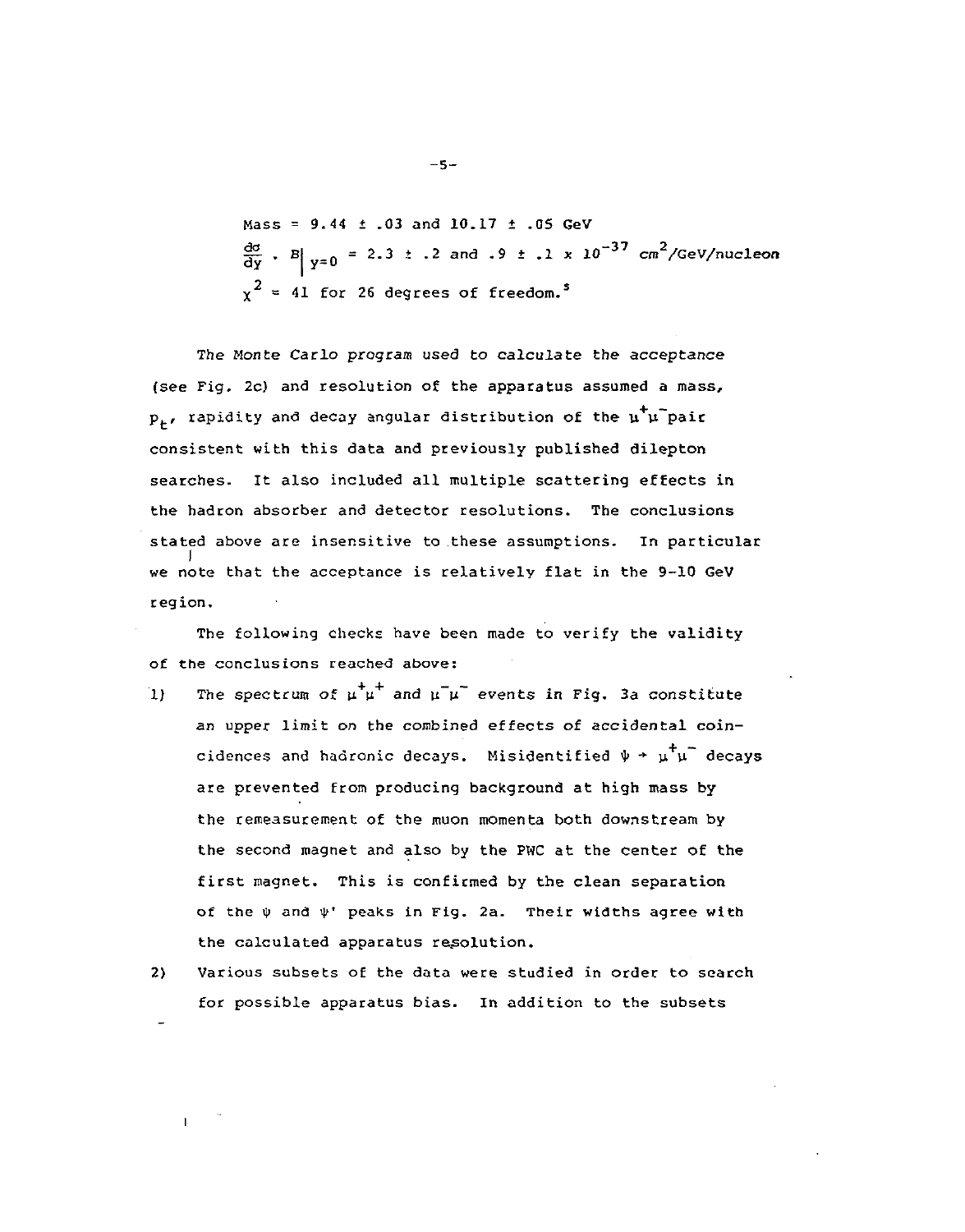shown in Table I, data were studied as a function of magnet polarity and magnetic bend direction. All fits showed enhancements consistent with the values quoted above.

- 3) To check our analysis software (and as a further check of the apparatus), we mixed muons from different events, yielding the smooth mass spectrum shown in Fig. 2a. The, geometrical distribution of events in the 9-10 GeV region at the various detector planes in the apparatus is consistent with that of events in neighboring mass bins.
- " 4) The longitudinal distribution of muon pair vertices at the target (FWHM = 16 cm) is cleanly separated from events generated in the beam dump, 220 cm downstream. A separate target out run with 6 x  $10^{14}$  incident protons produced no acceptable  $\mu^{\dagger}\mu^{-}$  candidates above 6 GeV (an equivalent run with a Cu or Pt target would have yielded about 200 events with 25 of these in the 9-10 GeV region).

In conclusion, the measured spectrum of  $\mu^{\dagger} \mu^{-}$  pairs produced in proton-nucleus collisions shows significant structure in the 9-10 GeV region on an exponentially falling continuum. The structure is wider than the apparatus resolution. The 9.S GeV enhancement and the continuum are in agreement with our previous measurements.'

We owe much to Ken Gray, Karen Kephart, Frank Pearsall, and S. Jack Upton for technical assistance, and to F. William Sippach for our electronic systems design. We also thank Brad Cox, William Thomas and the staffs of the Fermilab Proton Department and Accelerator Division for their efforts.

 $-6-$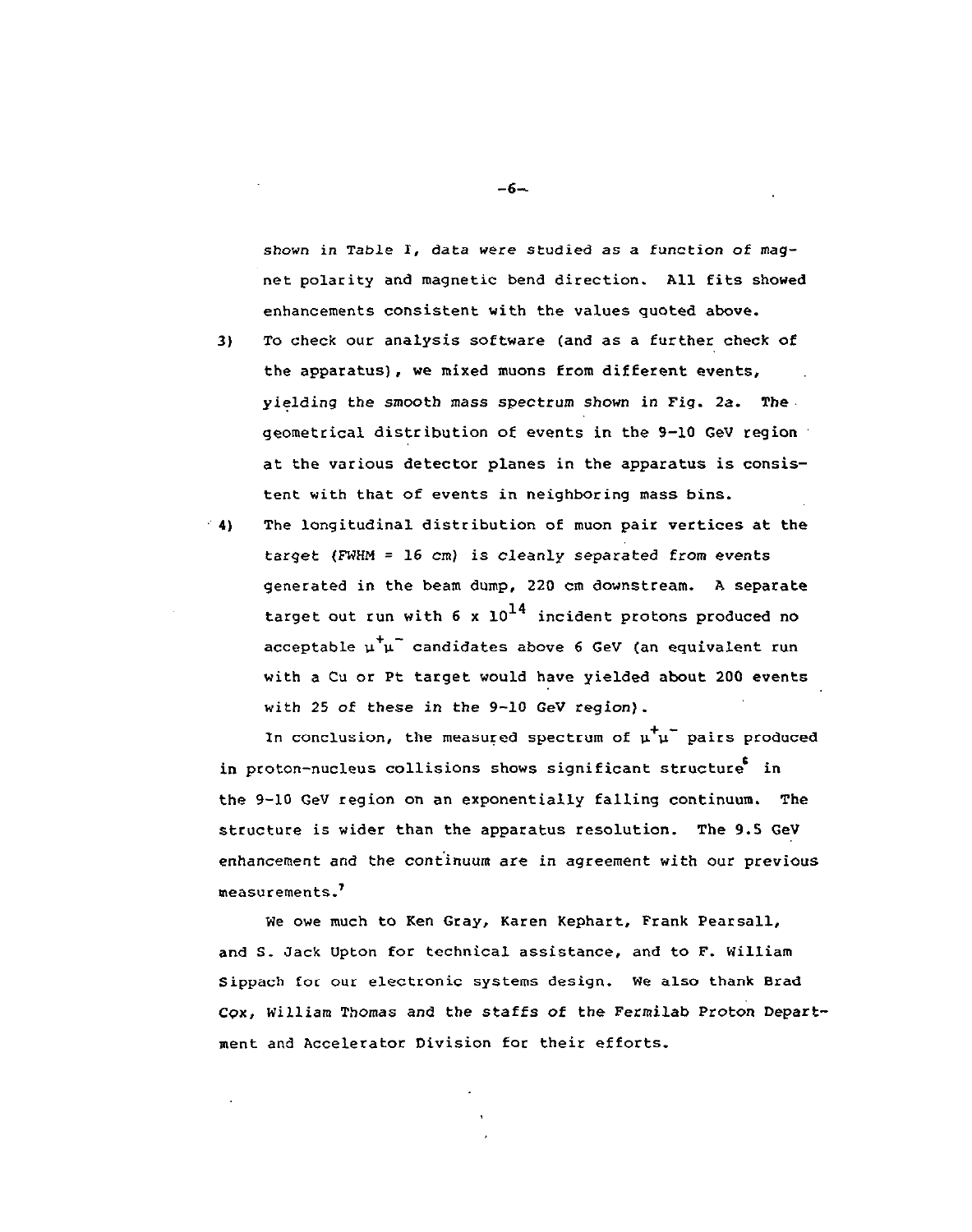### TABLE I

YIELD OF MUON PAIRS FOR VARIOUS RUNNING CONDITIONS

| Analyzing<br>Magnet<br>Current | Target | First 30 cm<br>Absorber | No. of<br>Incident<br>Protons | No. of Events<br>$m_\mu + _\mu - \geq 5$ GeV |
|--------------------------------|--------|-------------------------|-------------------------------|----------------------------------------------|
| 1500 A                         | $u$    | $cu$                    | $8.1 \times 10^{15}$          | 4093                                         |
| 1500 A                         | Pt     | cu                      | $4.1 \times 10^{15}$          | 2076                                         |
| 1250 A                         | Cu     | $\mathbf{C}\mathbf{u}$  | $2.5 \times 10^{15}$          | 1891                                         |
| 1250 A                         | Þt     | Be                      | $1.6 \times 10^{15}$          | 911                                          |

 $\sim 10$ 

 $\mathcal{L}^{\mathcal{L}}$ 

 $\sim 10$ 

 $\mathbf{E}^{(1)}$  ,  $\mathbf{h}^{(0)}$ 

 $\mathcal{A}^{\mathcal{A}}$ 

 $\sim$ 

 $\sim 10^{-1}$ 

 $\ddot{\phantom{a}}$ 

 $\sim$ 

**Contractor** 

 $\sim 10^7$ 

 $\sim 10^{11}$ 

 $-7-$ 

 $\sim 10^6$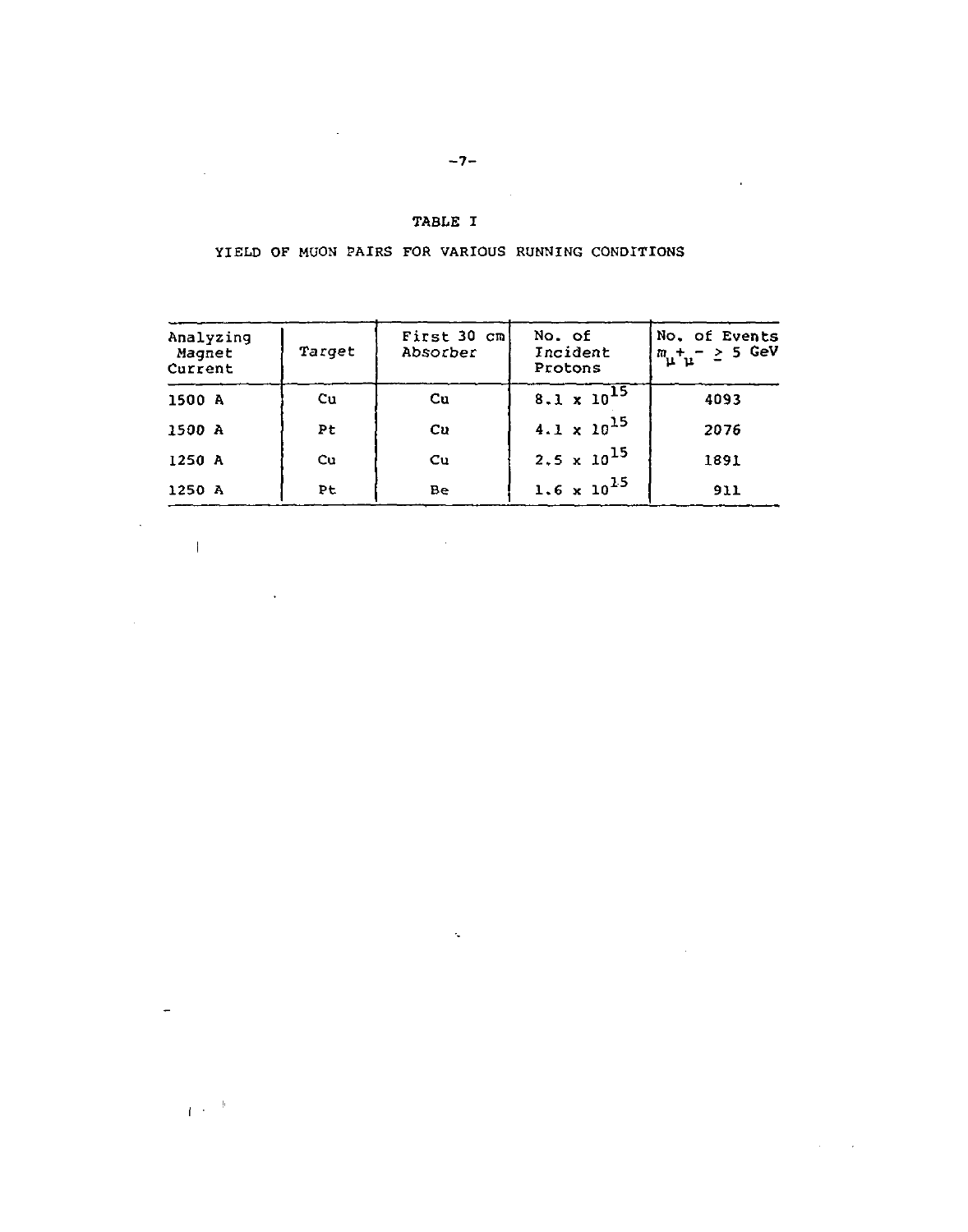#### REFERENCES

'D.C. Hom et al., Phys. Rev. Lett. 36, 1236 (1976).  $2H.$  D. Snyder et al., Phys. Rev. Lett. 36, 1415 (1976). 'D. C. Hom et al., Phys. Rev. Lett. 37, 1374 (1976). 'Cu and Pt yields were reduced to cross sections per nucleon by assuming an atomic number dependence of  $A^{1,0}$ . 'The errors quoted on the magnitude of the continuum and resonance cross sections and the resonance masses are statistical only. Systematic normalization effects are probably less than 25% and do not affect the conclusions of this section. systematic errors on the mass calibration are probably less than 1%.

'Following Ref. 1, a reasonable designation for this enhancement is  $T(9.5)$ .

'We note that the 9-10 GeV mass bin in the  $e^+e^-$  and  $u^+u^-$  spectra previously published by this group (Ref. 3) shows an excess of events consistent with the statistically more significant results here. If we add our preliminary unpublished  $e^+e^-$  data to our published  $e^+e^-$  yield (Ref. 1), the spectrum contains a cluster of 6 e<sup>+</sup>e<sup>-</sup> events near 9.5 GeV where-5 events would be expected on the assumption of  $\mu$ -e universality.

-8-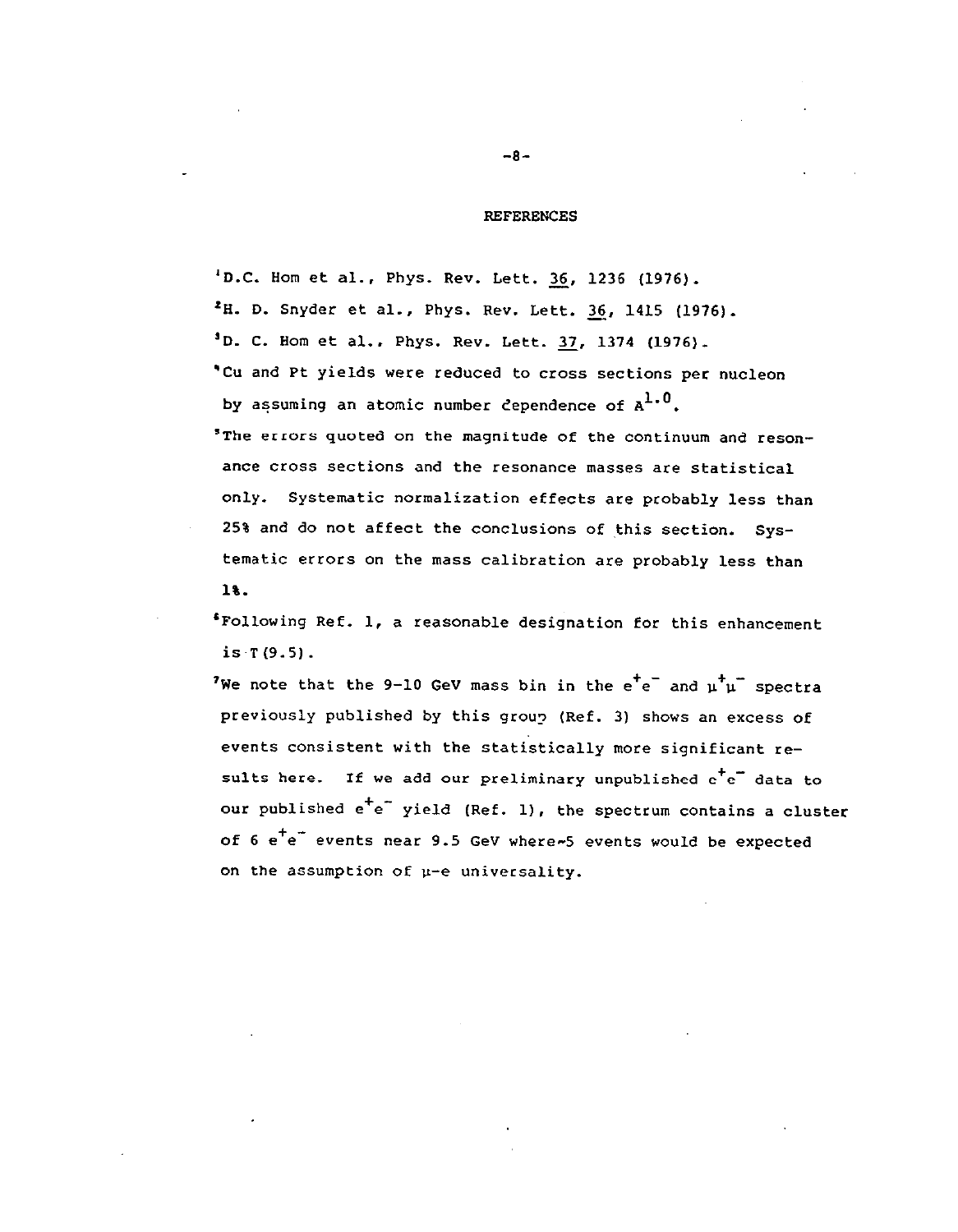#### FIGURE CAPTIONS

 $\mathbf{i}$ 

Figure 1: A plan view of the apparatus. Each spectrometer arm includes eleven PWC's Pl-11, seven scintillation counter hodoscopes Hl-7, a drift chamber Dl and a gas'filled threshold Cerenkov counter C. Each arm is up/down symmetric and hence accepts both positive and negative  $m$ uons.

- Figure 2: a) Dimuon yield at 1500 A and 1250 A, the data with Cu and Pt targets have been combined. Also shown is the mass spectrum generated by combining two muons  $\frac{1}{1}$  from different events. b) Excess of opposite sign over equal sign muon pairs in the  $\psi$ ,  $\psi'$  region. c) Dimuon mass acceptance for the two excitations of the air dipole.
- Figure 3: a) Measured dimuon production cross sections as a.function of the invariant mass of the muon pair. The solid line is the continuum fit outlined in the text. The equal sign dimuon cross section is also shown. b) The same cross section as in Fig. 3a with the smooth exponential continuum fit subtracted in order to reveal the 9-10 GeV region in more detail.

-9-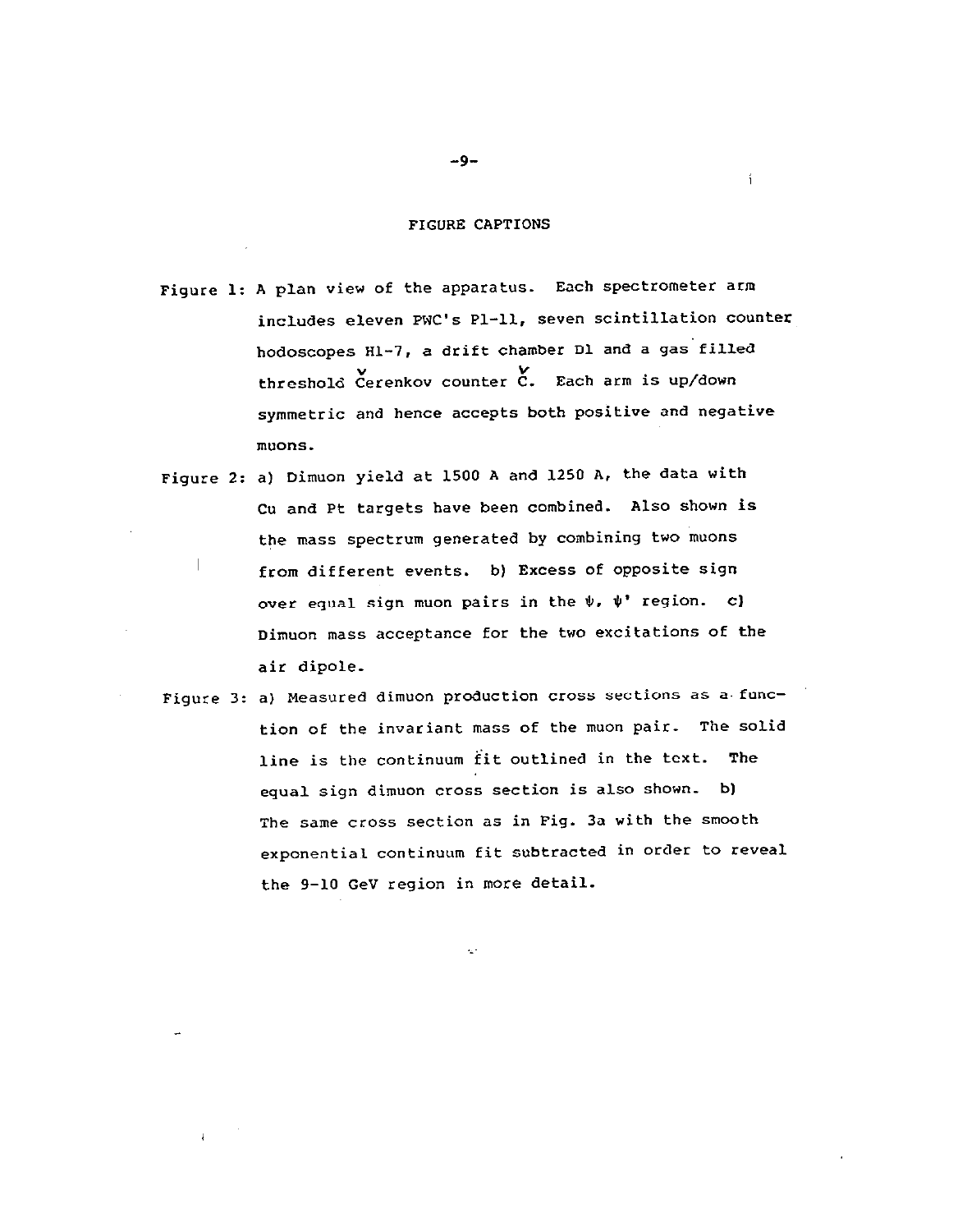

 $-10-$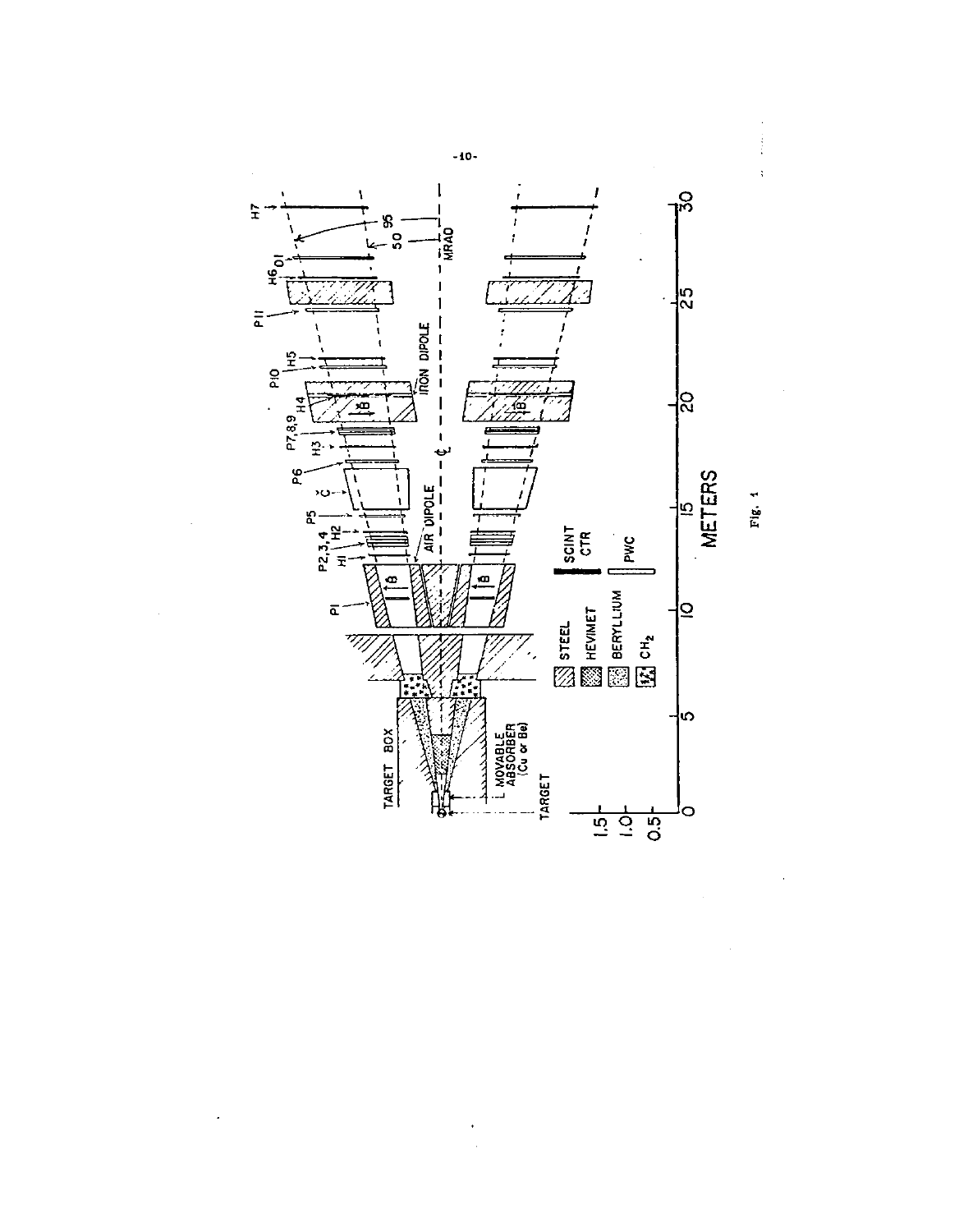

ţ,

 $\ddot{\phi}$ 

 $\bar{\rm t}$ 

 $-11-$ 

 $\hat{\mathbf{q}}$